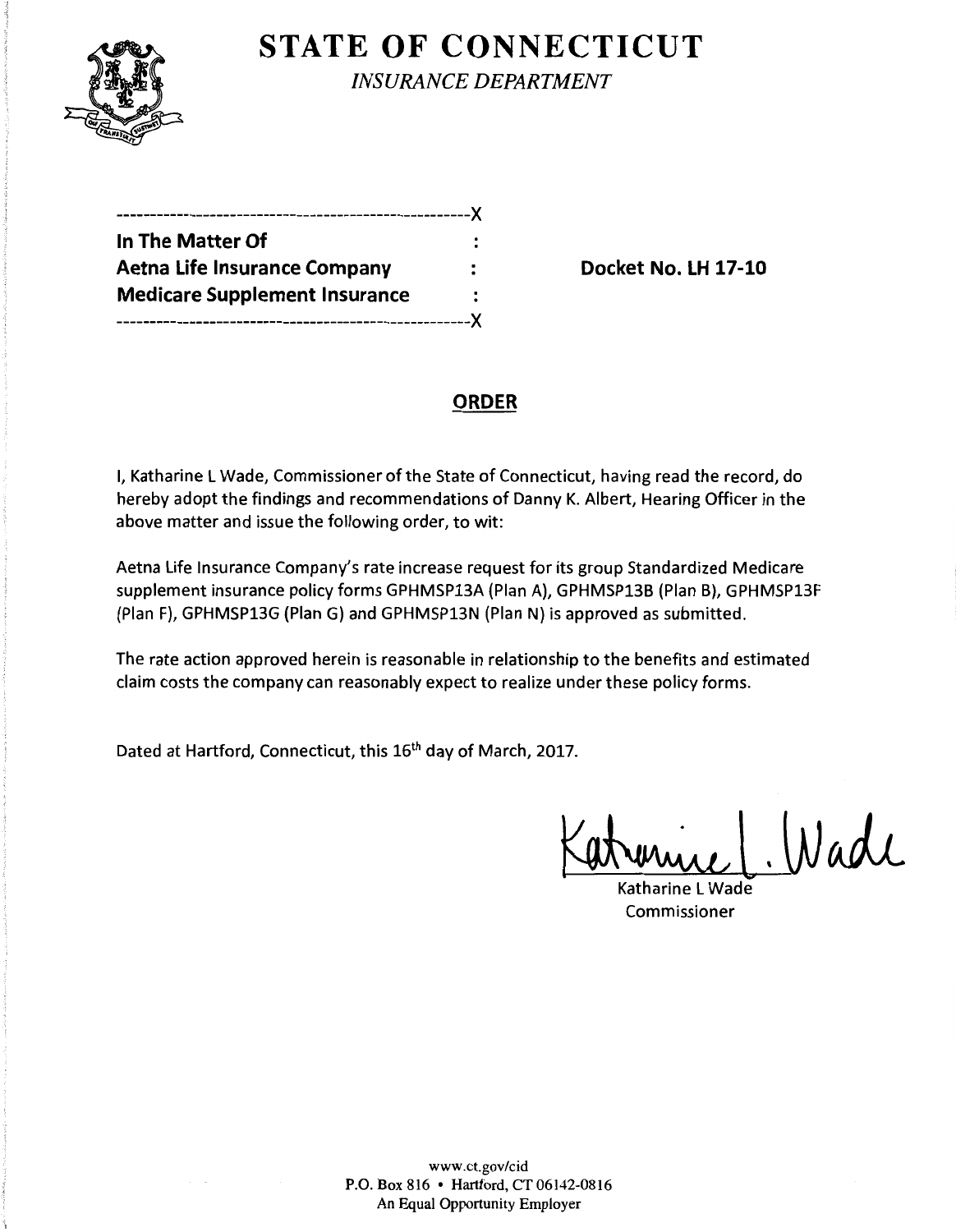

# **STATE OF CONNECTICUT**

*INSURANCE DEPARTMENT* 

| In The Matter Of                     | : |  |
|--------------------------------------|---|--|
| Aetna Life Insurance Company         |   |  |
| <b>Medicare Supplement Insurance</b> |   |  |
|                                      |   |  |

Are Life Insurance Control Docket No. LH 17-10

### PROPOSED FINAL DECISION

## I. INTRODUCTION

The Insurance Commissioner of the State of Connecticut is empowered to review rates charged for individual and group Medicare supplement policies sold to any resident of this State who is eligible for Medicare. The source for this regulatory authority is contained in Chapter 700c and Section 38a-495a of the Connecticut General Statutes.

After due notice, a hearing was held at the Insurance Department in Hartford, CT on Thursday, March 2, 2017, to consider whether or not the rate increase requested by Aetna Life Insurance Company on its Medicare supplement insurance business should be approved.

No members from the general public attended the hearing.

No company representatives from Aetna Life Insurance Company attended the hearing.

The hearing was conducted in accordance with the requirements of Section 38a-474, Connecticut General Statutes, the Uniform Administrative Procedures Act, Chapter 54 of Section 38a-8-1 et seq. of the Regulations of Connecticut State Agencies.

A Medicare supplement policy is a private health insurance policy sold on an individual or group basis, which provides benefits that are additional to the benefits provided by Medicare. For many years Medicare supplement policies have been highly regulated under both state and federal law to protect the interests of persons eligible for Medicare who depend on these policies to provide additional coverage for the costs of health care.

Effective December 1, 2005, Connecticut amended its program of standardized Medicare supplement policies in accordance with Section 38a-496a of the Connecticut General Statutes, and Sections 38a-495a-1 through 38a-495a-21 ofthe Regulations of Connecticut Agencies. This program, which conforms to federal requirements, provides a "core" package of benefits known as Plan A. Insurers may also offer any one or more of eleven other plans (Plans B through N).

Effective January 1, 2006, in accordance with Section 38a-495c of the Connecticut General Statutes (as amended by Public Act 05-20) premiums for all Medicare supplement policies in the state must use community rating. Rates for Plans A through N must be computed without regard to age, gender, previous claims history or the medical condition of any person covered by a Medicare supplement policy or certificate.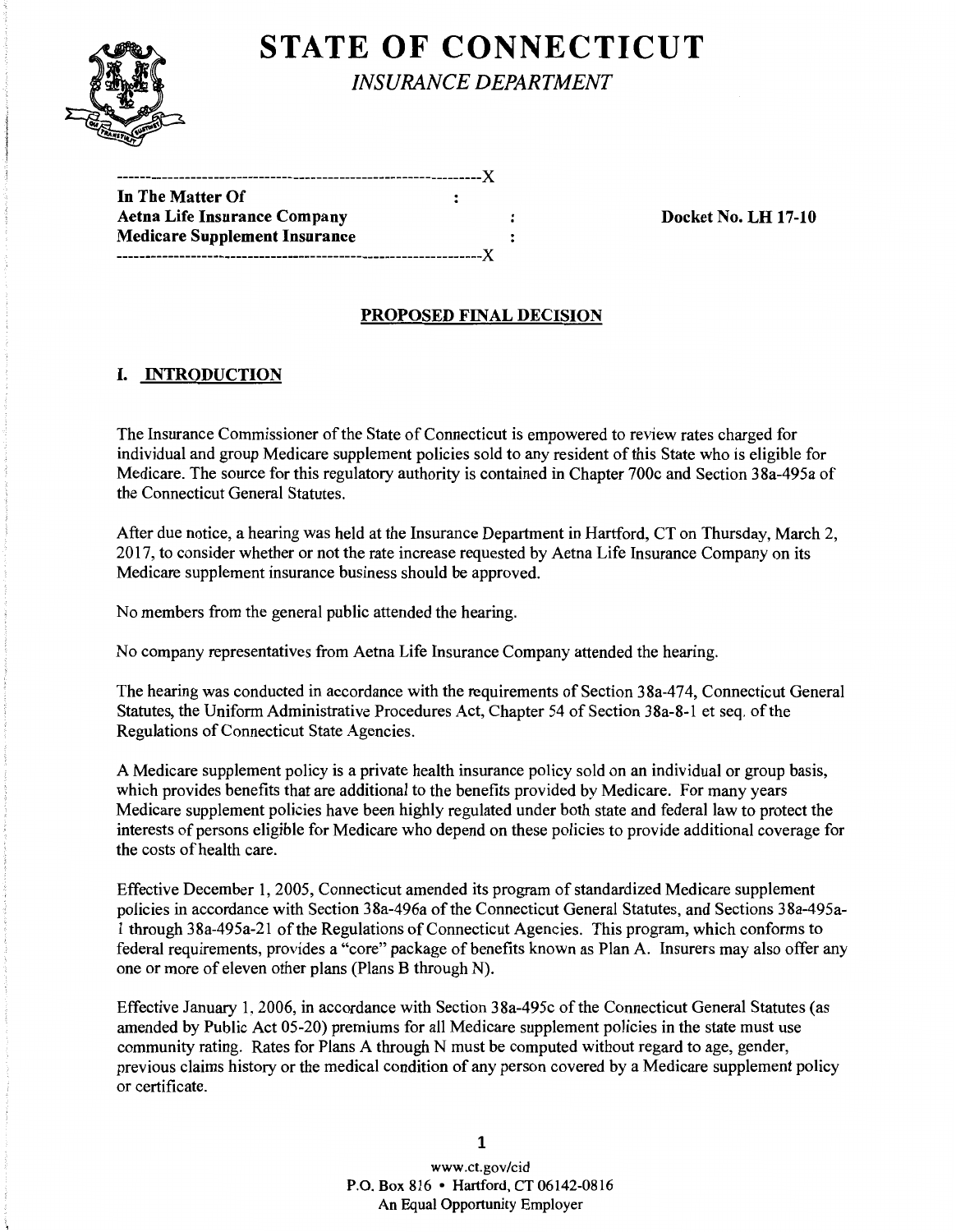The statute provides that coverage under Plans A through N may not be denied on the basis of age, gender, previous claims history or the medical condition of any covered person. Insurers may exclude benefits for losses incurred within six months from the effective date of coverage based on a pre-existing condition.

Effective October 1, 1998, carriers that offer Plan B or Plan C must make these plans as well as Plan A, available to all persons eligible for Medicare by reason of disability.

Insurers must also make the necessary arrangements to receive notice ofall claims paid by Medicare for their insureds so that supplement benefits can be computed and paid without requiring insureds to file claim forms for such benefits. This process of direct notice and automatic claims payment is commonly referred to as "piggybacking" or "crossover".

Sections 38a-495 and 38a-522 of the Connecticut General Statutes, and Section 38a-495a-10 of the Regulations of Connecticut Agencies, state that individual and group Medicare supplement policies must have anticipated loss ratios of 65% and 75%, respectively. Under Sections 38a-495-7 and 38a-495a-10 of the Regulations of Connecticut Agencies, filings for rate increases must demonstrate that actual and expected losses in relation to premiums meet these standards, and anticipated loss ratios for the entire future period for which the requested premiums are calculated to provide coverage must be expected to equal or exceed the appropriate loss ratio standard.

Section 38a-473 of the Connecticut General Statutes provides that no insurer may incorporate in its rates for Medicare supplement policies factors for expenses that exceed 150% of the average expense ratio for that insurer's entire written premium for all lines of health insurance for the previous calendar year.

#### II. FINDING **OF FACT**

After reviewing the exhibits entered into the record of this proceeding, the testimony of the witnesses, and utilizing the experience, technical competence and specialized knowledge of the Insurance Department, the undersigned makes the following findings of fact:

1. Aetna Life Insurance Company has requested the following rate increases for policy forms GPHMSP13A, GPHMSP13B, GPHMSP13F, GPHMSP13G, GPHMSP13N:

| Plan | Rate Increase |
|------|---------------|
| А    | 4.0%          |
| B    | 4.0%          |
| F    | $6.0\%$       |
| G    | 4.0%          |
| N    | 4.0%          |

- 2. These proposed rates are expected to satisfy the Connecticut regulatory loss ratio requirement of 75% for group policy forms.
- 3. The proposed rates effective date of the rate increase is  $7/1/2017$ .
- 4. Aetna certified that their expense factors are in compliance with Section 38a-473, C.G.S..